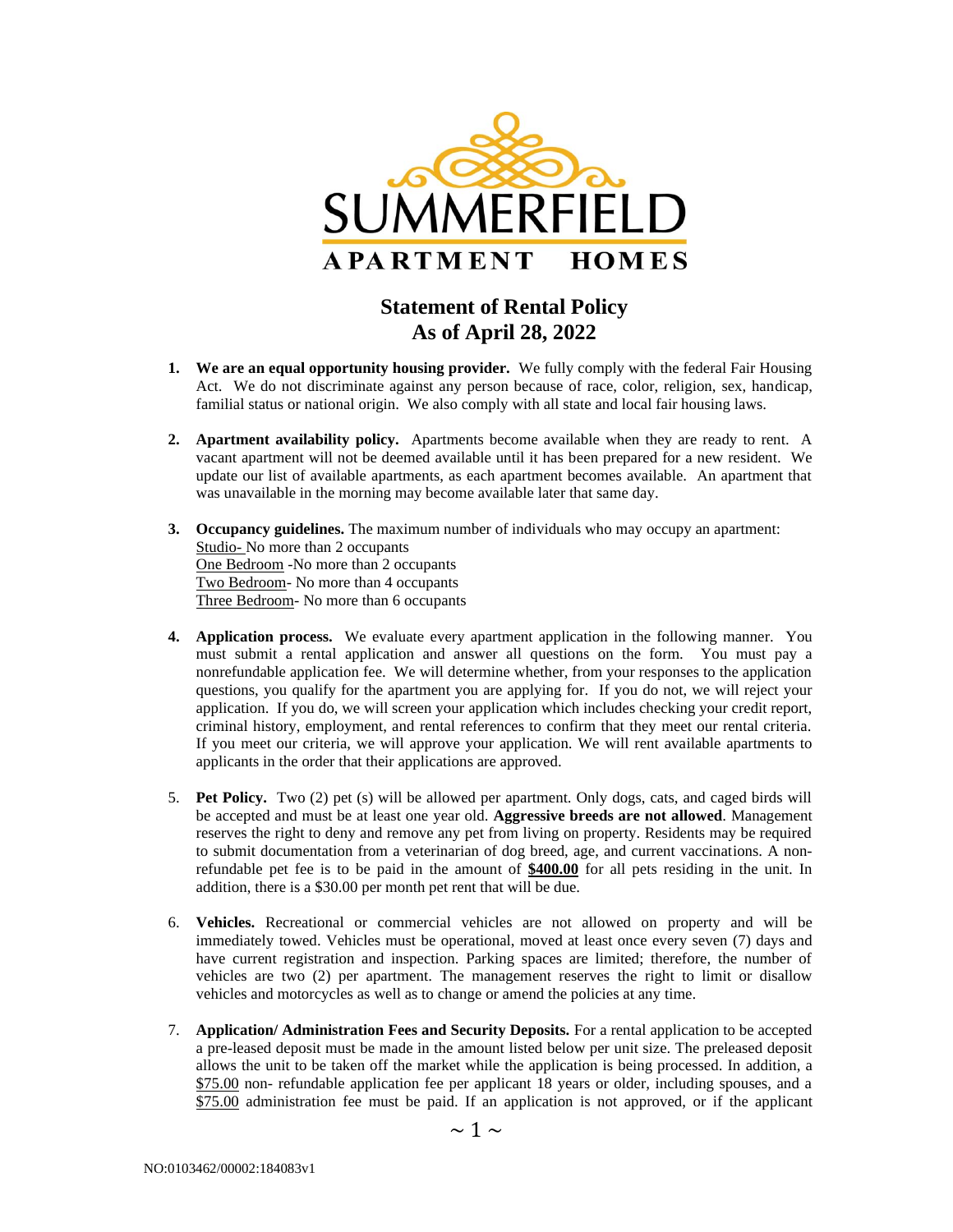declines the apartment within Seventy-Two (72) hours of acceptance, the deposit and administration fee will be refunded in full. If the application is approved and the applicant declines the apartment more than Seventy-Two (72) hours after acceptance, the deposit and administration fee will be forfeited as damages for the apartment having been kept off the market. \*\* The first months' rent, security deposit, application fee and administration fees must be paid by money order or other certified funds.

**8. Monthly Rental Pricing and Security Deposit Amounts. (Security Deposit amount based on Credit Rating.)**

| <b>Type</b>           | <b>Monthly Rent Amount</b> | Security Deposit   |
|-----------------------|----------------------------|--------------------|
| Studio                | \$940.00                   | Starting at 400.00 |
| One Bedroom           | \$1,110.00                 | Starting at 400.00 |
| One Bedroom Executive | \$1,165.00                 | Starting at 400.00 |
| Two Bedroom           | \$1,315.00                 | Starting at 400.00 |
| Three Bedroom         | \$1,645.00                 | Starting at 400.00 |

9. **Water Charges.** Water/Sewer service for the leased premises will be provided by Summerfield Apartment Homes, water, sewer, storm water, municipal fixed water/ sewer charges and other related charged will be at a flat rate per month. These charges will be billed by the Lessor (Avalon Apartment Homes) and paid by the Lessee (Tenant) without demand monthly.

| <b>Current Monthly Rates:</b> |         |
|-------------------------------|---------|
| Studio                        | \$29.00 |
| One Bedroom                   | \$32.00 |
| Two Bedroom                   | \$42.00 |
| Three Bedroom                 | \$49.00 |

- 10. **Pest Control and Valet Trash Service**: The Lessor will provide Pest Control Service and Valet Trash Removal Services to all leased premises for a fee of **\$38.00** per month. Pest control will be scheduled, as well as provided upon Lessee's request. Door to Door Valet Trash Service will be provided to all leased premises on Monday, Tuesday, Thursday, Friday and Saturday of every Week. (Excluding Holidays)
- 11. **Lease Terms.** Three (3)**,** Six **(**6), Twelve (12), and Eighteen (18) months. 6 Month Lease**-** \$35.00 per month additional. 3 Month Lease- \$125.00 per month additional. Twelve and Eighteen month terms – no additional fees.
- 12. **Electricity Charges.** The Lessee is responsible for establishing their own utility account for electricity usage. The Lessee agrees to have an active account prior to taking possession of the the leased premises. If the Lessee fails to establish their own account prior to taking possession of the leased premises then the Lesee herby agrees to being charged, billed and paying a **\$150.00 "utility bill back processing fee** in addition to all the prorated charges received by the Lessor as a result of the Lessee's occupancy and failure to establish their own account prior to possession.
- **13. Rental criteria.** To qualify for an apartment at **Summerfield Apartment Homes**, you must meet the following criteria:
	- a. **Income.** Applicant's monthly income must be at least Three and .75 (3.75) times the monthly rent. You must be able to provide income verification by:
	- Most current two  $(2)$  pay stubs.
	- Verification of assets equal to four (3.75) times annual rent.
	- Immigration Verification Paperwork (I-20 Form).
	- Most recent tax return.
	- Student financial aid information (Only 1/3 of the grant amount can be counted as income).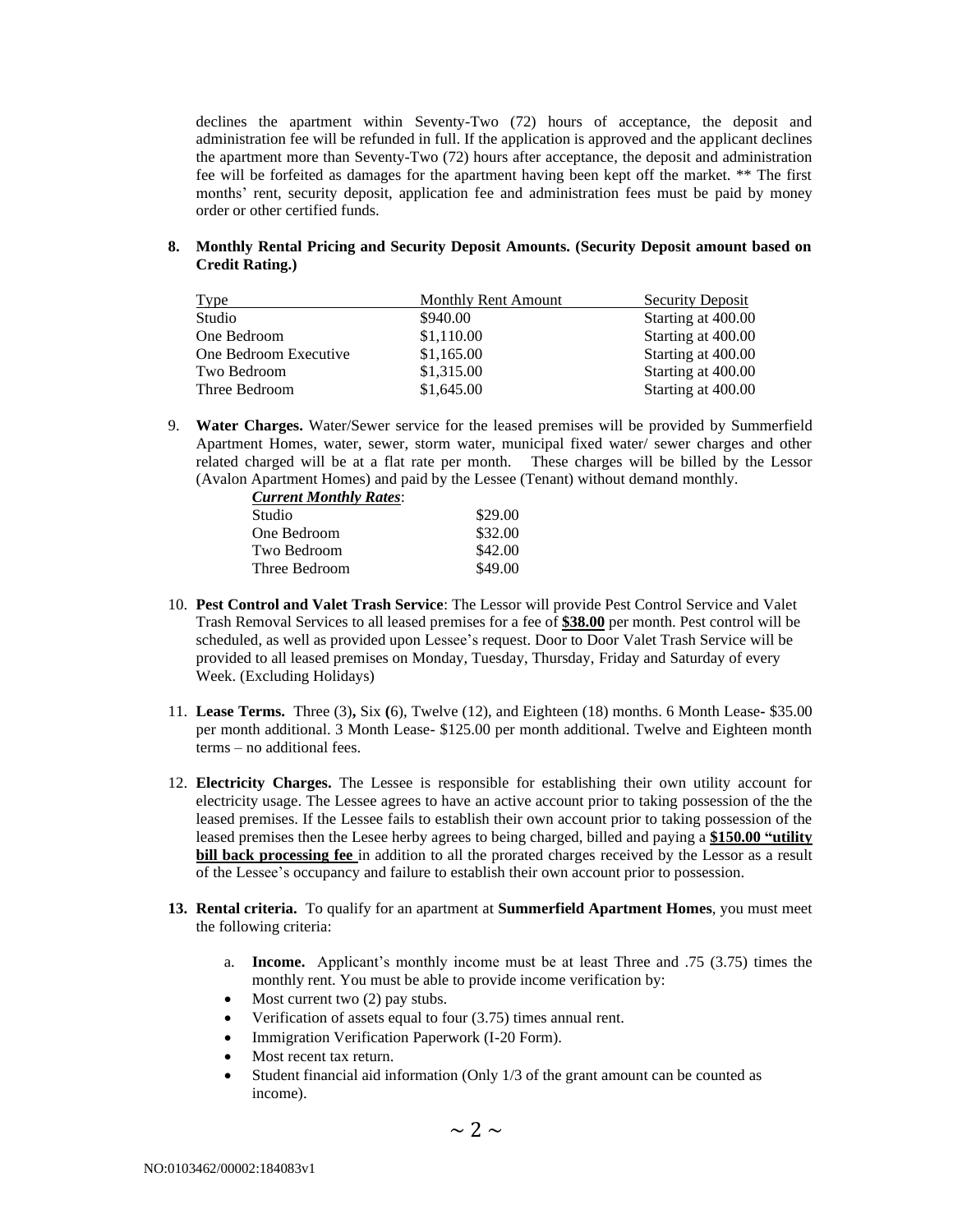- b. **Credit history.** No established credit will be considered satisfactory. Applicants must not have bankruptcies or foreclosures within the last 36 months. If an eviction/and or previous negative landlord debt reflects within the last 60 months, the applicant will be automatically declined. Applicant must not have any unpaid balances to electric, gas or water utility company. A scoring model will be utilized as provided below:
- c. **Past residency.** Up to two (2) years of past occupancy history will be reviewed and must exhibit no derogatory references. Rents/ Mortgages paid on time, NSF Checks, Lease terms completed, sufficient notice given, and verification of premises condition.
- d. **Criminal history.** No applicant (resident or occupant) may have any felonies of a violent or sexual nature, or of any nature that could reasonably be perceived to threaten the safety or well-being of the other tenants of the complex. An applicant may be denied for felonies of any nature, though upon appeal of denial, consideration may be given to the length of time that has passed since the felony, or to evidence presented by the applicant of mitigating factors, efforts at rehabilitation, and the nature and severity of the conviction. An applicant will be denied if they have been indicted, arraigned, or convicted involving firearms, illegal drugs, destruction of property, sexual crimes, or any crime involving a minor, as these kinds of crimes can directly affect the safety and wellbeing of tenants of the complex as well as the property itself. This will include persons who have received deferred adjudication and /or have not yet satisfied the probationary period of a deferred adjudication on any of the above-mentioned offenses.
- e. **Identification.** You must provide a valid state issued driver's license or state issued ID for each person of legal age.
- f. **Statement of Financial Hardship.** If you have experienced a financial hardship resulting from a state or federally declared disaster or emergency, including the Covid-19 pandemic or hurricanes affecting our region, you may submit, in good faith, a written statement of two hundred words or less explaining how that hardship has impacted your credit, employment, or rental history.
- 14. **Conditional Acceptance.** Applications may be conditionally accepted which would require additional security deposit.
- **15. Students.** Full time students who have no or limited income may be approved with a Lease Guarantor. The Lease Guarantor must meet the rental criteria. The guarantor will be required to complete an application and pay a full application fee. The guarantor will be asked to sign a Lease Guaranty Agreement to support the application.
- **16. General.** All individuals 18 and older must complete an application and be listed as a lease holder. If the application is denied for all applicants, the application can be collectively or individually re-submitted after 45 business days.
- **17. Lease Signing and move-in.** All applicants must be physically present when the lease is signed. No belongings will be permitted in an apartment prior to move in.

## **Acknowledgement:**

By my signature below, I understand and accept the above written Rental Policy Statement for Summerfield Apartment Homes. Further, I understand that falsification of rental application information will cause for denial of the application. If I fail to answer any questions or give false information, Avalon Apartment Homes will retain all application fees, deposits and administrative fees as damages for incurred expenses and my right of occupancy will be terminated. Giving false information is a serious offense,